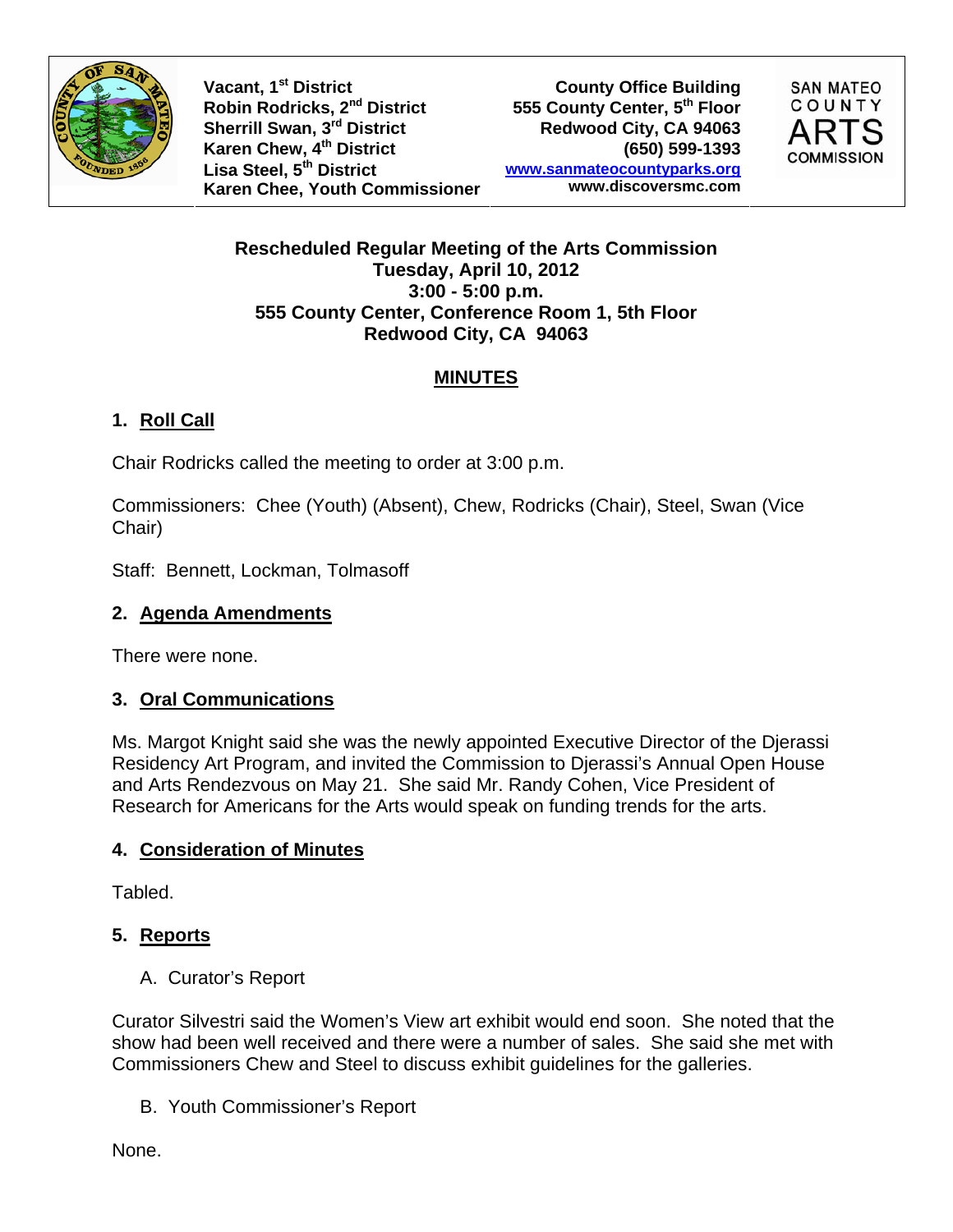### **6. Action Items**

A. Review and Approve Exhibit Guidelines for the Caldwell, Community and Rotunda Galleries

Chair Rodricks said Commissioners Chew and Steel had met with the curator to develop guidelines for the galleries and those were included in the packets.

Commissioner Chew asked if the curator had exhibiting artists sign hold/harmless forms. Ms. Silvestri said she had been using a hold/harmless clause but was not sure if it was adequate. Commissioner Chew suggested running the hold/harmless by County Counsel. There was general concurrence.

Commissioner Chew suggested under "3. CONTENT" to add "for all ages" after "suitable" and after "religion" in the same sentence, delete "-please use your best judgments and." Next line after "If there is questions, please consult with Teresa Silvestri at teresappup@aol.com." Curator Silvestri suggested she be the contact for requests for tables and chairs for receptions rather than Brenda Bennett. Commissioner Chew suggested under "7. ARTIST/ARTIST GROUP RECEPTION," 2nd sentence, to delete "For instance," and in next new sentence, change "can end" to "must end."

Commission Action: M/S Chew/Swan to adopt the San Mateo County Exhibition Entry Guidelines with the suggested changes to Sections 3 and 7 and all references to Brenda Bennett and her contact information changed to Teresa Silvestri with Ms. Silvestri's contact information.

Motion carried 4-0 with Youth Commissioner Chee absent.

B. Consideration of Authorizing the Commission Chair to Attend the June 8-10, 2012 Americans for the Arts Conference in San Antonio, Texas

Chair Rodricks withdrew her request. .

#### 7. **Presentation and Discussion**

Ms. Louise Stevens, ArtsMarket, said at the Commission's February meeting the Commissioners were asked to consider a series of focused questions and respond in writing. She said through that she developed the first draft of a strategic plan which was then released to the Commission and followed by a series of mini-conference calls. She said she also gave the Commissioners a number of examples of "best practices" of other California Arts Commissions to read and review, and that and comments from the Commissioners informed the second draft of a strategic plan.

Ms. Stevens presented a PowerPoint summary of the Draft #2 Strategic Plan.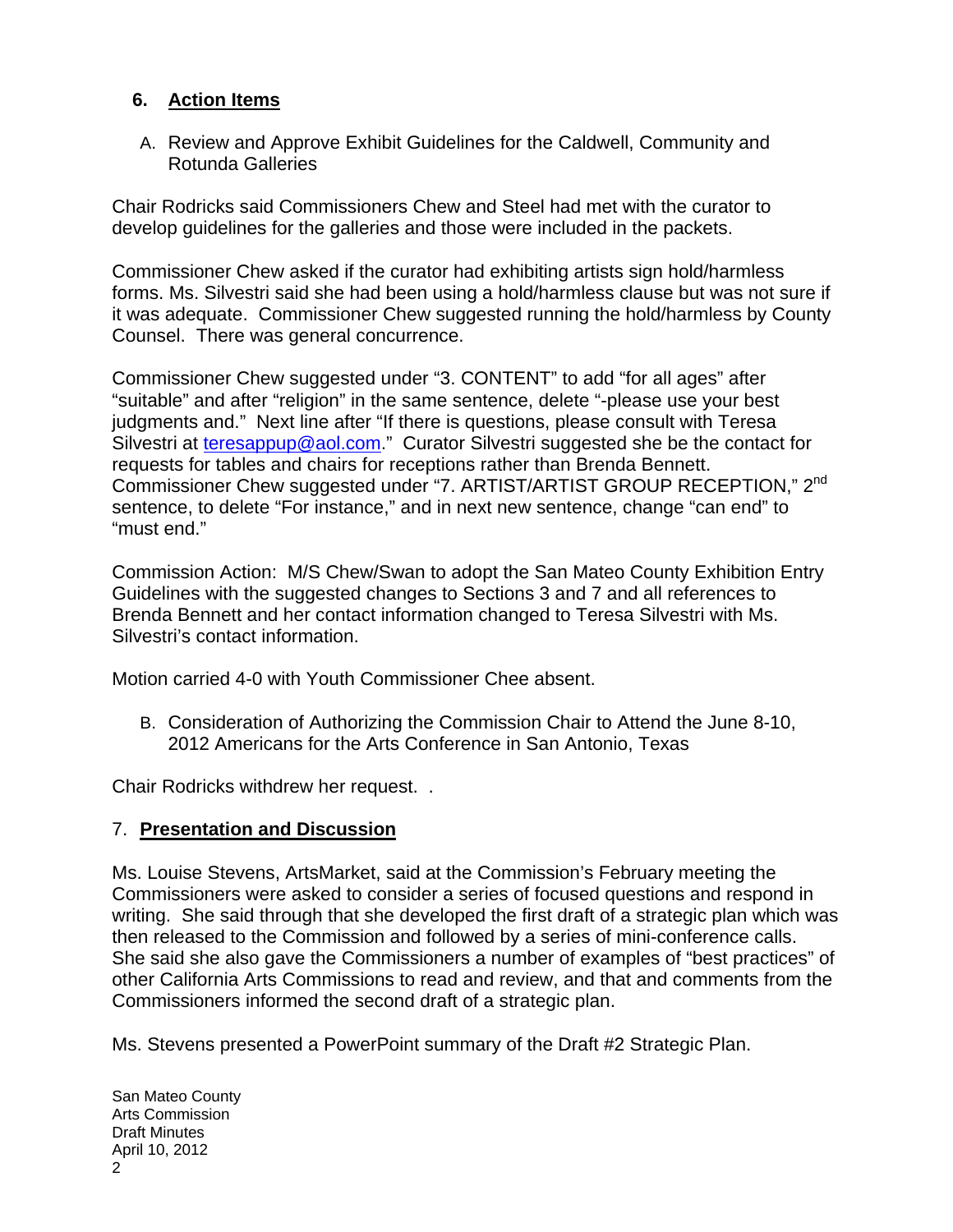Ms. Stevens said one reason to consider moving the process forward at a faster pace was to be able to use this draft plan as support for application to the California Arts Council for a grant due April 20, 2012.

Ms. Stevens said the Commission's \$54,000 budget was money from taxpayers and it was imperative for the Commission to consider the highest use of that money to have the best impact on the lives of the residents and taxpayers.

Ms. Stevens noting Silicon Valley and connectivity between creativity and innovation, said the draft Plan looks at phasing out the current way the Commission funds projects and replacing that with one program to develop grants for 501(c)(3) arts organizations and a second program to provide grants for innovative teaching programs in arts education, noting that the two County Supervisors she spoke with about this were enthusiastic about the idea.

Ms. Stevens said the Commission would want policies and services that would continue to build value in the arts such as sponsoring symposia and workshops every year and expanding efforts to include a public arts program through primarily education and outreach.

Ms. Stevens said the draft Plan's Grants Program looks at matching requirements and mechanisms, and the concept of leveraging funds with different levels of matching. She said it was valuable to make this as simple as possible for very small organizations to do in-kind matching, but larger organizations should be expected to bring in more funds from other places.

Ms. Stevens said the draft Plan has a proposed "values and beliefs" statement of "ensuring that the arts are valued for their contributions to the County's quality of life and economic development" that could be further finessed if desired. She said its purpose was to signal the County's movement into looking at the arts as an integral part of economic development and to make sure the work done by arts organizations and artists was valued. She said this was not a mission statement about the Commission, but a statement about the value given to those in the County whom the Commission represents.

Ms. Stevens said the draft Plan articulates a series of values and beliefs that would guide the branding, grant making, services and programming of the Commission. She noted five goals of the draft plan including infrastructure, advocacy, grants and technical assistance, furthering arts education learning opportunities, and public art.

Ms. Stevens said it was important to remember that this was a five-year plan. She said it looked at adding two Commissioners per district and perhaps more later as well as an advisory committee. She said the Commission would need to show action and movement over the next year and do those things most important in setting the stage for 2013-2014. She said as the County was considering economic development it was good for the Commission to be in position to be parked with a corresponding department handling such development. She said the draft Plan looks at moving the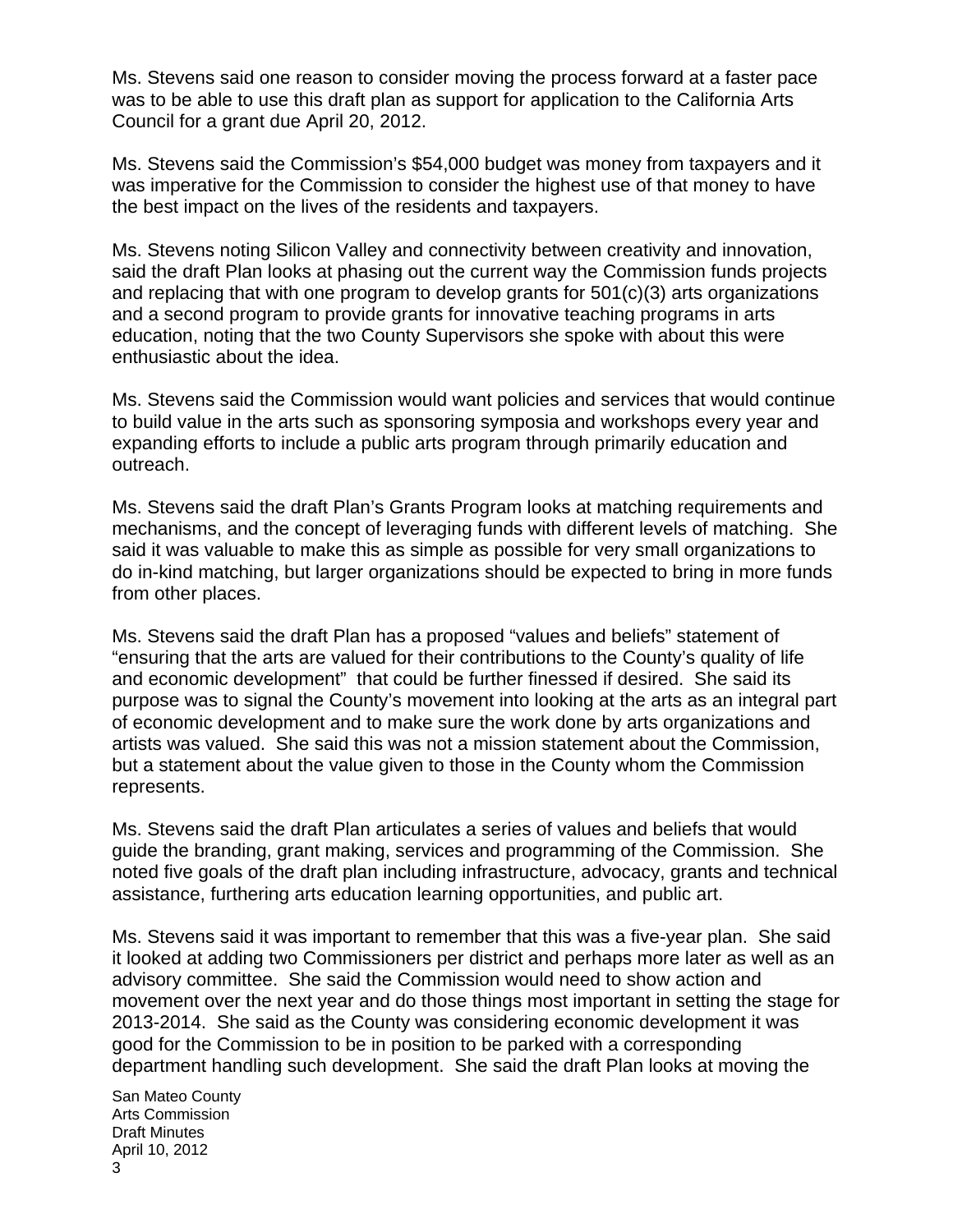financial support of the Artsopolis website to some other entity with an auxiliary plan to consider using the San Mateo County Convention and Visitors Bureau website. She said it was important to get the District I commissioner vacancy filled and to think aggressively about having two commissioners per district. She said there was willingness and positive reinforcement to look at contracted positions in the short term in lieu of a staff administrator position noting the Commission by itself could not implement the plan strategies.

Ms. Stevens presented recommended action steps for the new fiscal year:

- Apply for California Arts Council grant to fund contracted position
- Terminate Artsopolis agreement.
- Fill the District 1 vacancy and then work with the Supervisors to bolster the size of the Commission to three Commissioners per District.
- Begin to scale back to meeting every other month to reduce staff work and overhead.
- Use \$54,000 budget
	- $\checkmark$  \$10,000 for pilot grants and technical assistance program
	- $\checkmark$  \$5000 Innovation and Arts Education grants; two at \$2,500 each
	- $\checkmark$  \$5,000 workshops
	- $\checkmark$  \$4,000 to Visitors and Convention Bureau to upgrade their web calendar for arts marketing and search engine capacity.
	- $\checkmark$  Expand the Gallery Program to start including the beginning of training and outreach around Public Art.
	- $\checkmark$  33% for either 2, or ideally 1, part-time contract positions to administer the next steps of grant programs and workshops, separate from public art, to build relationships, and get to know and represent the Commission with the non-profits arts organizations throughout the county through introductory workshops and sessions, for instance.

Commissioner Steel asked if Ms. Stevens had spoken with the Visitors and Convention Bureau. Ms. Stevens said she has had very good conversations and correspondence with Ms. Ann Le Clair who is the CEO. She said Ms. Le Clair was willing to commit to a full-time intern position in the fall to take care of data entry support.

Commissioner Steel asked staff what was known about next year's budget. Park Superintendent Lockman said that a budget for the same amount had been submitted to the County Manager for his review.

Ms. Tolmasoff asked Ms. Stevens about the \$4,000 budget for the Visitors and Convention Bureau website. Ms. Stevens said it would be the ramp-up cost.

Commissioner Swan expressed concern about how the Commission would be supported. Ms. Stevens said that the goal was to get a contract position to assist. Commissioner Swan also indicated concern about a grant program noting that currently the County's method was to reimburse but not provide up front funds. Ms. Stevens suggested finding out if something like the County Education stem grant formula could be used.